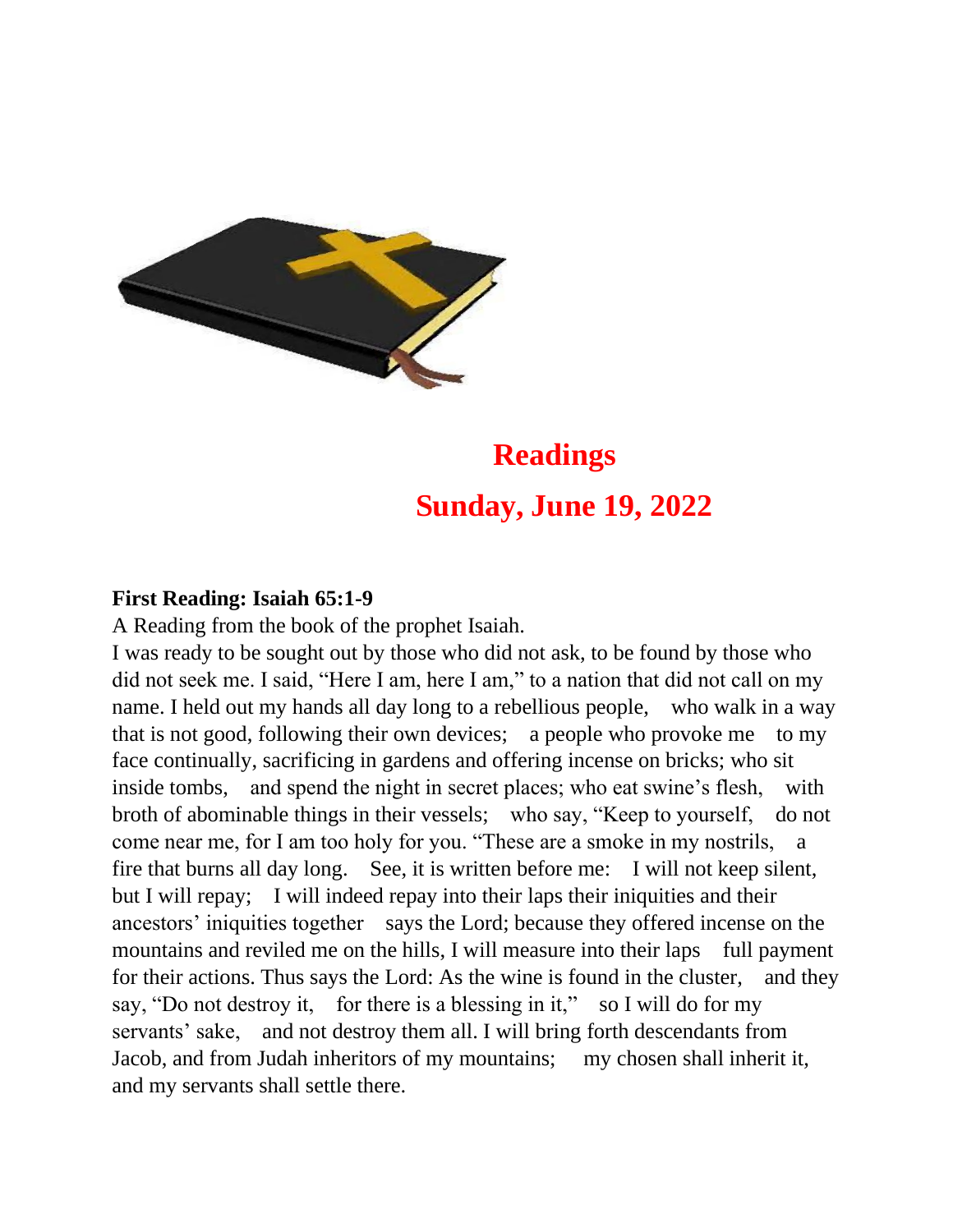The Word of the Lord. *People* Thanks be to God.

## **Psalm: Psalm 22:18-27**

<sup>18</sup>Be not far away, O Lord; \* you are my strength; hasten to help me. <sup>19</sup>Save me from the sword, \* my life from the power of the dog. <sup>20</sup>Save me from the lion's mouth,  $*$ my wretched body from the horns of wild bulls. <sup>21</sup>I will declare your Name to my brethren;  $*$ in the midst of the congregation I will praise you. <sup>22</sup>Praise the Lord, you that fear him;  $*$ stand in awe of him, O offspring of Israel; all you of Jacob's line, give glory.  $23$ For he does not despise nor abhor the poor in their poverty; neither does he hide his face from them; \* but when they cry to him he hears them. <sup>24</sup>My praise is of him in the great assembly;  $*$ I will perform my vows in the presence of those who worship him.  $25$ The poor shall eat and be satisfied, and those who seek the Lord shall praise him: \* "May your heart live for ever!" <sup>26</sup>All the ends of the earth shall remember and turn to the Lord,  $*$ and all the families of the nations shall bow before him.  $27$ For kingship belongs to the Lord;  $*$ he rules over the nations.

## **Second Reading: Galatians 3:23-29**

A Reading from Paul's letter to the Church in Galatia.

 $23$ Now before faith came, we were imprisoned and guarded under the law until faith would be revealed. <sup>24</sup>Therefore the law was our disciplinarian until Christ came, so that we might be justified by faith. <sup>25</sup>But now that faith has come, we are no longer subject to a disciplinarian, <sup>26</sup>for in Christ Jesus you are all children of God through faith. <sup>27</sup>As many of you as were baptized into Christ have clothed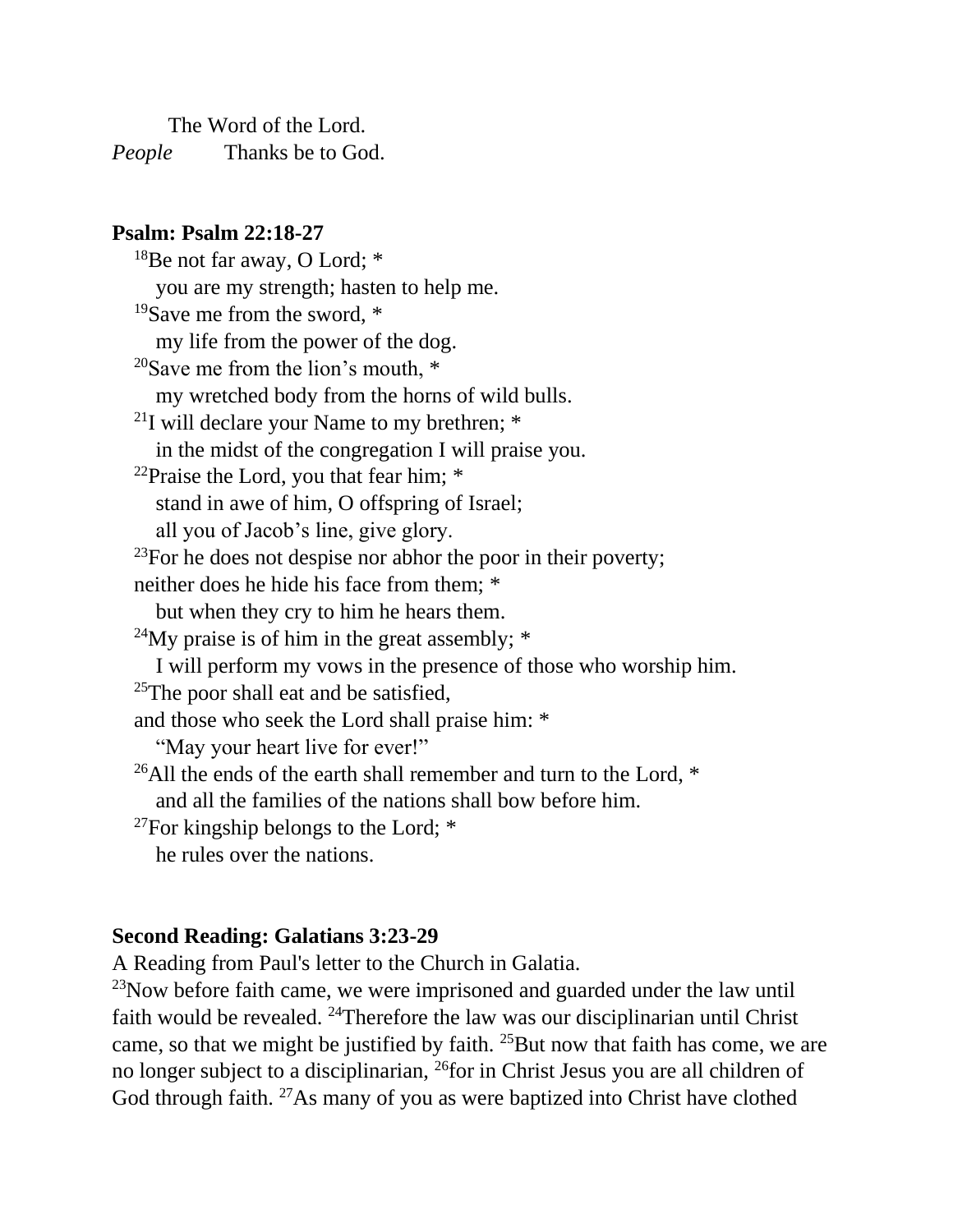yourselves with Christ. <sup>28</sup>There is no longer Jew or Greek, there is no longer slave or free, there is no longer male and female; for all of you are one in Christ Jesus. <sup>29</sup>And if you belong to Christ, then you are Abraham's offspring, heirs according to the promise.

The Word of the Lord.

*People* Thanks be to God.

### **Prayers Of The People, Proper 7: June 19, 2022**

There is no longer Jew or Greek, there is no longer slave or free, there is no longer male or female; for all of us are one in Christ Jesus. Let us pray as one body, saying, "We put our trust in you, O God; *hear us; answer us; and send us forth*."

Send out your light and your truth that they may lead your people into the joy and gladness we experience at your altar. Send us out to shine our light and share our joy. We pray for Michael, our Presiding Bishop, William our Bishop, Walter, Lisa and Chip, our Priests, Members of our Armed Forces, Province of the Episcopal Church of South Sudan, The Revs: Edwin T. Chinery, Robert Fitzpatrick, Robert W. Mikol, Maria B. Sanzo, Stephanie E. Shockley, Michael J. Way, and those on our Parish Cycle of Prayer; Sonita Cummings and Anna Tews. We pray for; Dominick Barlow, Matthew John Gesicki, Jacob Richard Gesicki and the graduates and their families of the Class of 2022.

*Silence*

We put our trust in you, O God;

#### *Hear us; answer us; and send us forth.*

God our strength, remember those who feel forgotten, be the salvation for those who are being oppressed. Defend the cause of the innocent. Deliver the world from wickedness. *Silence*

We put our trust in you, O God;

#### *Hear us; answer us; and send us forth.*

You, O Lord, grant your loving-kindness in the daytime, the night is filled with your songs: we thank you for blessing your creation with your presence in all times and all seasons.

*Invite the congregation to add their thanksgivings, followed by silence*

We put our trust in you, O God;

#### *Hear us; answer us; and send us forth.*

Lord Jesus, break the chains of those held in bondage. Restore those forgotten by society. May all prisoners and captives, by the power of your love and mercy, have their dignity renewed. *Silence*

We put our trust in you, O God;

#### *Hear us; answer us; and send us forth.*

We pray for those weighed down by heavy souls. We pray for those who feel like they are in over their heads; for the disquieted and for the ill. We pray for William Sorrel, Jerry Lewes, Jesse Peterson, Rick, Kathy Haines, and Marty.

*Invite the congregation to add their petitions, followed by silence*